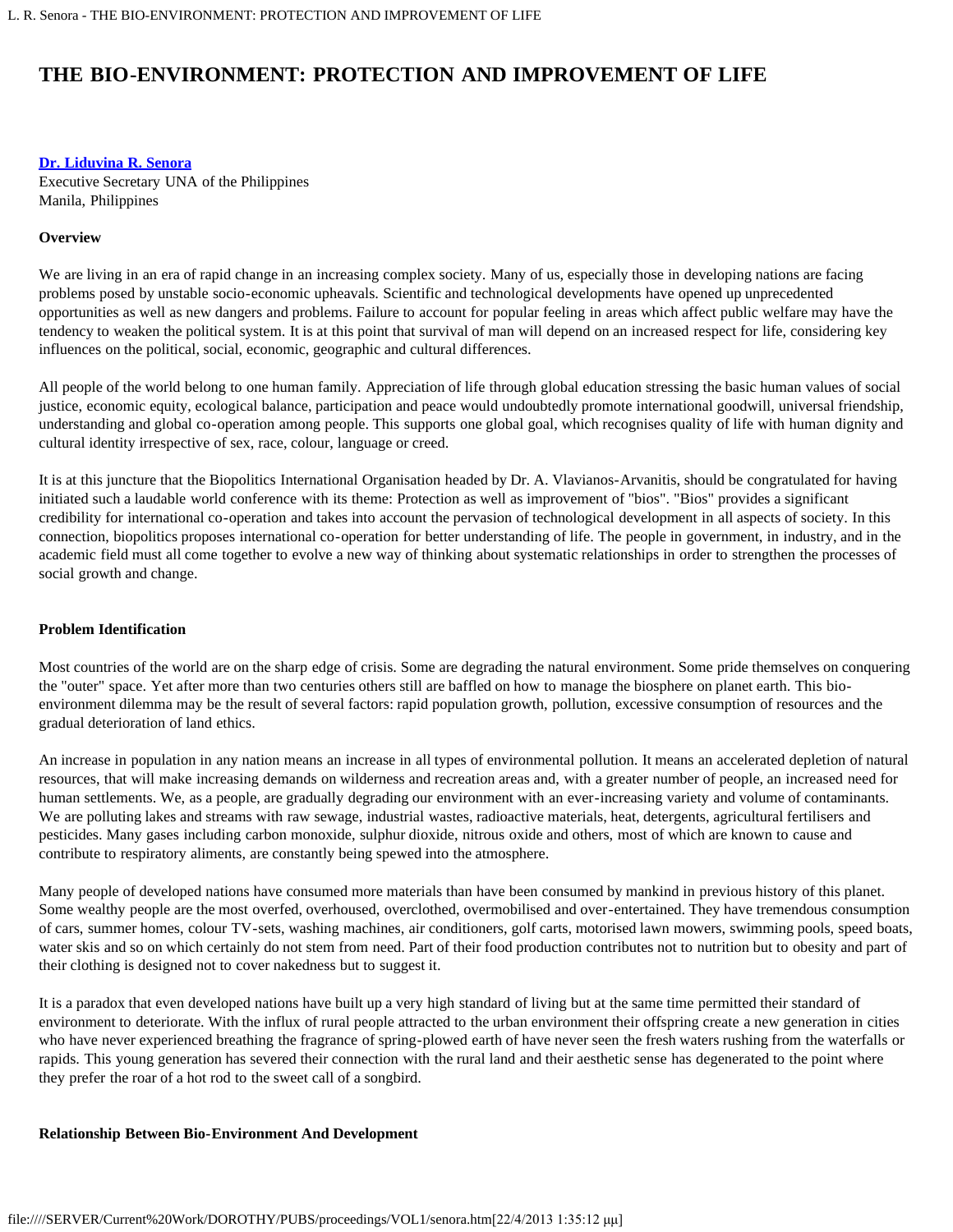#### L. R. Senora - THE BIO-ENVIRONMENT: PROTECTION AND IMPROVEMENT OF LIFE

"Bios" is defined by Webster as a Greek word meaning "life". Therefore all human beings on earth have the right to protection and an improved quality of life. An investment in environmental protection through co-operation pays now.

Environment and development are interdependent. Without conservation we cannot have development, and without development we cannot have conservation. International approval of this principle was given by the 113 nations who attended the 1972 Stockholm UN Conference on the Environment. UN Environmental Programme (UNEP) which was established in 1973 consistently advocates "development without destruction". A world-wide application of environmentally sound development surely averts the crisis of developing countries.

We have a world to win. If nations show political commitment we will be able to stop the advancing deserts and regreen the areas already lost; we can combat marine pollution and restock depleted fisheries; we can stop erosion and make better use of the land already being farmed, we can prevent air pollution and make better use of the land already being farmed, we can prevent air pollution and improve the quality of life in exploding cities: thus we will be able to tackle poverty, the cause of serious environmental problems in many countries. The environment has relevance to every aspect of man's political, social and economic activities. Most politicians and other decision makers seem to lack the background in the physical sciences. They are economists, lawyers, social scientists, bankers, businessmen, planners and the like. These people do not make decisions with the interest of the next generation in mind. Most of their decisions are made with a view of winning the next election or to the annual budget of to the next meeting of shareholders.

The components of the natural world, forests, atmosphere, soil, the sea and so on, together make up the system which supports all life on earth. The aim of environment management is to ensure economic development and conservation of natural resources which are pursued as goals of equal importance.

Over-exploitation of natural resources cannot be sustained. Most industrialised nations rely on the developing countries as the source of their raw materials. Deforestation, desertification and soil erosion are examples of the outward signs. To this end UNEP is developing a program of environmental cost-benefit analysis because it has been proven that an investment in environmental protection pays immediate dividends. Businessmen tend to over-estimate the benefits. Such a perspective indicates that environmental protection yields significant economic and social benefits in terms of productivity and profitability in investments, technical innovations, energy use and amenities.

The new emphasis of development is on wider qualitative aspects such as an improvement in income distribution, employment, health, housing, education and other social welfare benefits.

# **The United Nations Environment Programme And International Co-Operating Agencies**

The UN Environment Programme in its entirety comprises all activities undertaken within the UN system that have bearing on the environment. Agencies such as FAO, ILO, UNESCO and WHO in collaboration with UNEP carry out activities related to the environment. The role of UNEP is to catalyse, co-ordinate, and identify the gaps in certain environment areas and to ensure that the gaps are filled, preventing unnecessary duplication of efforts and resources, and providing for an exchange of views and information within the system on a common subject. Conferences, seminars and meetings have been held every year to satisfy these ends.

# **Conclusions And Recommendations**

If international co-operation has to gain its strong foothold with biopolitics through bio-environmental struggle it is imperative that appreciation, respect and understanding of the delicate sun-soil-water-air-organism complex through education, be fostered starting at the preschool level. Sociologists agree that many adult attitudes have already been shaped before the age of six.

Too often elementary and secondary school teachers are uncomfortable with the thought of using outdoors as a classroom. Newer techniques should be devised for teacher-training to help break down this barrier so that the relationship between man, his artificial world and nature can be viewed as a whole.

What we need now are new and imaginative development policies. At the national level one could envisage measures to restrict excessive or wasteful consumption of resources through alternative lifestyles and development patterns.

At the international level it is necessary to anticipate environmental threats such as air pollution, rapid pollution growth, deforestation and so on and identify measures to control them. Simultaneously the management of common resources such as the atmosphere or the open oceans should be geared to urgent international development priorities.

In this situation, we require a clear understanding of how to develop international co-operation among peoples of the world and how to understand inter-relationships between resources, environment and development. A continuous process of global planning is needed which must be a cost-effective integration through the use of appropriate institutional, legislative and public policy instruments.